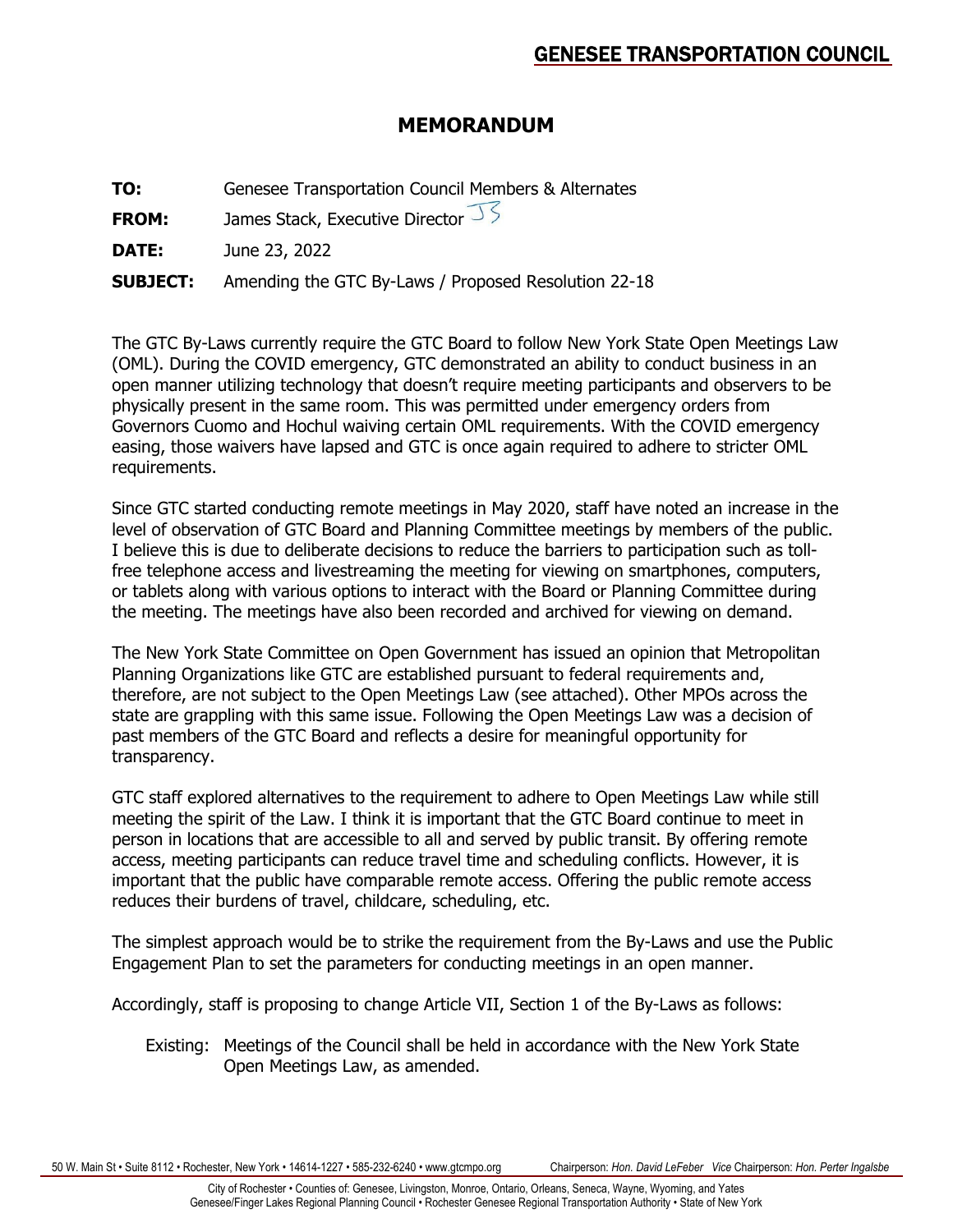Proposed: Meetings of the Council shall be open to the public and conducted in the spirit of the New York State Open Meetings Law, as amended. Specific requirements are identified in the current version of the GTC Public Engagement Plan.

The Planning Committee recommended approval of proposed Resolution 22-18 at its May 12, 2022 meeting.

The following items are provided for your consideration:

- 1. **Resolution 22-18** (Amending the GTC By-Laws)
- 2. **Advisory Opinion** NYS Committee on Open Government

# **Recommended Action:**

Approve proposed Resolution 22-18 amending the GTC By-Laws.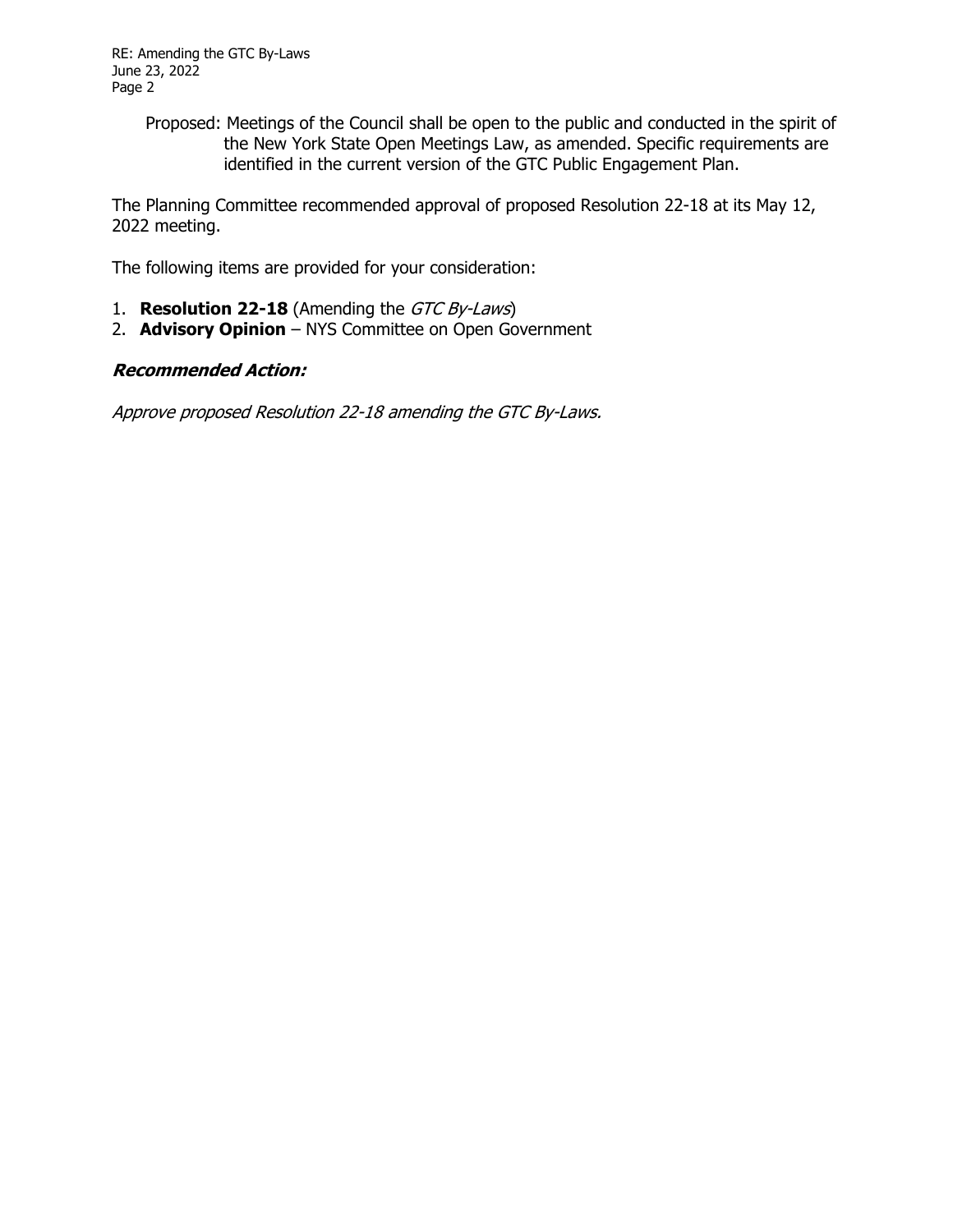#### **GENESEE TRANSPORTATION COUNCIL**

### **RESOLUTION**

# **Resolution 22-18 Amending the** By-Laws of the Genesee Transportation Council

#### **WHEREAS,**

- 1. The Genesee Transportation Council (GTC) has been designated by the Governor of New York State as the Metropolitan Planning Organization (MPO) responsible for transportation planning for the nine-county Genesee-Finger Lakes Region, including the Rochester Metropolitan Planning Area (MPA);
- 2. The By-Laws of the Genesee Transportation Council define the designation, structure, and operation of the MPO;
- 3. The New York State Committee on Open Government has issued an opinion that Metropolitan Planning Organizations like GTC are established pursuant to federal requirements and, therefore, are not subject to the Open Meetings Law;
- 4. GTC wishes to allow for meetings that expand opportunities for public information and involvement;
- 5. The following significant change to the  $By$ -Laws are proposed:

ARTICLE VII – RULES OF ORDER AND BY-LAW CHANGES

Section 1. Rules of Order. ... Meetings of the Council shall be held in accordance with the New York State Open Meetings Law, as amended open to the public and conducted in the spirit of the New York State Open Meetings Law, as amended. Specific requirements are identified in the current version of the GTC Public Engagement Plan;

#### **NOW, THEREFORE, BE IT RESOLVED**

- 1. That the GTC By-Laws are hereby modified, as noted above, and supersede the current By-Laws of The Genesee Transportation Council, dated December 10, 2020;
- 2. That this resolution takes effect immediately.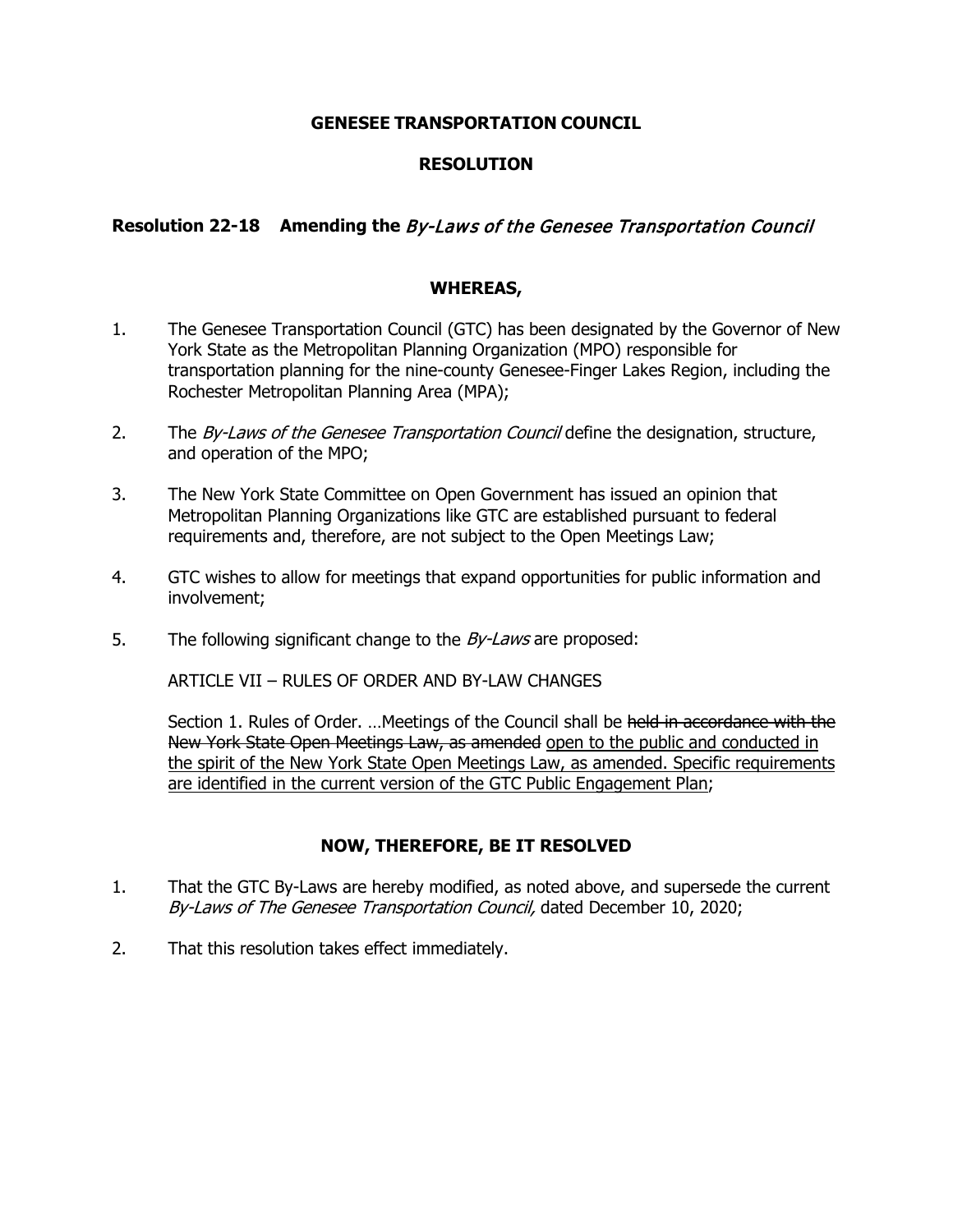# **CERTIFICATION**

The undersigned duly qualified Secretary of the Genesee Transportation Council certifies that the foregoing is a true and correct copy of a resolution adopted at a legally convened meeting of the Genesee Transportation Council held on June 30, 2022.

Date <u>\_\_\_\_\_\_\_\_\_\_\_\_\_\_</u>

CHRISTOPHER REEVE, Secretary Genesee Transportation Council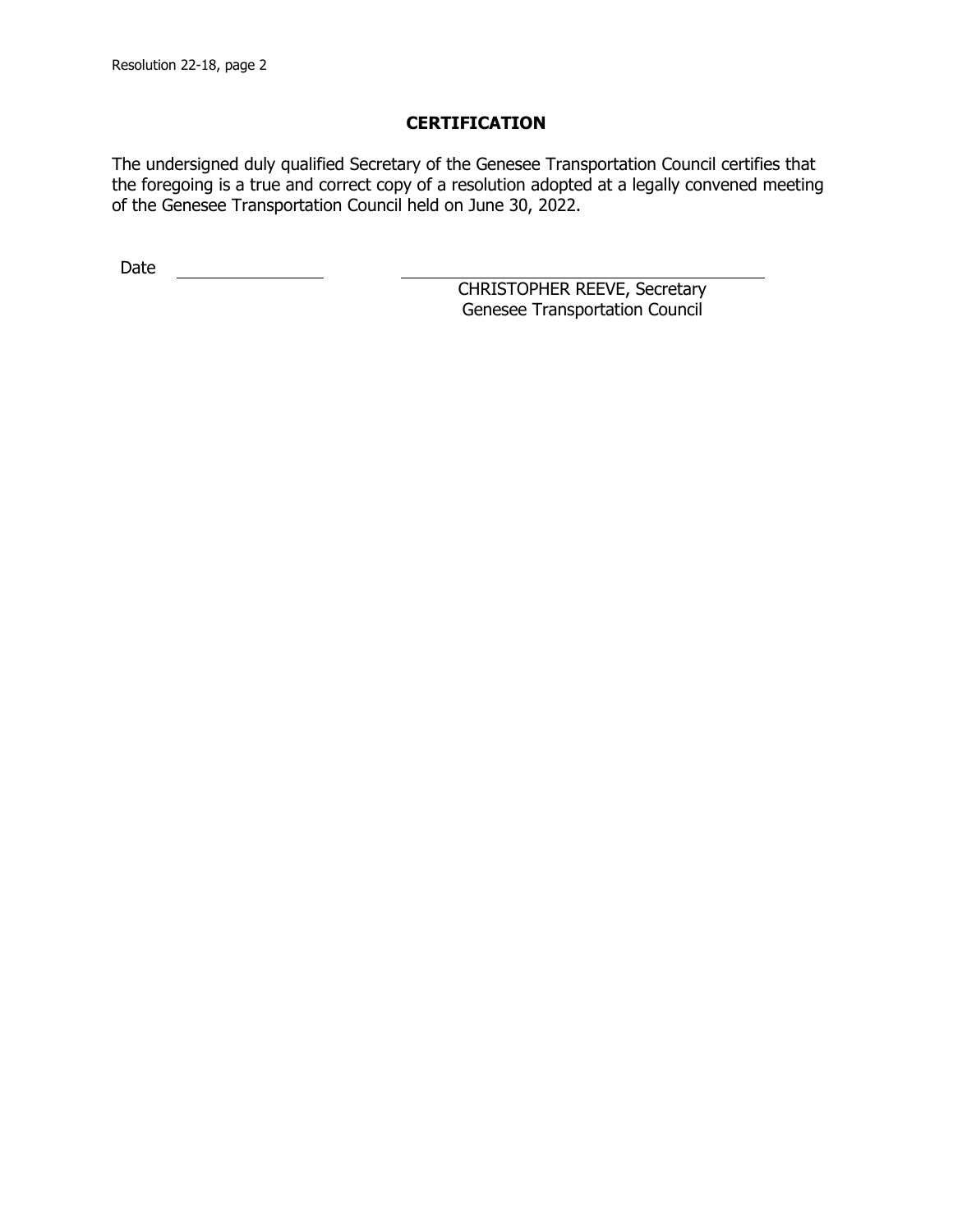**COMMITTEE ON OPEN GOVERNMENT** STATE OF NEW YORK **D E P A R T M E N T O F S T A T E** ONE COMMERCE PLAZA

99 WASHINGTON AVENUE ALBANY, NY 12231-0001 TELEPHONE: (518) 474-2518 FAX: (518) 474-1927 WWW.[OPENGOVERNMENT](http://www.opengovernment.ny.gov/).NY.GOV **COMMITTEE MEMBERS**

ROANN M. DESTITO PETER D. GRIMM KATHY HOCHUL HADLEY HORRIGAN ROBERT F. MUJICA, JR. ROSSANA ROSADO DAVID A. SCHULZ STEPHEN B. WATERS

> **CHAIRPERSON** FRANKLIN H. STONE

**EXECUTIVE DIRECTOR** SHOSHANAH BEWLAY

*By Electronic Mail Only* 

July 19, 2021

[karimeh.shamieh@gmail.com](mailto:karimeh.shamieh@gmail.com)

*The staff of the Committee on Open Government is authorized to issue advisory opinions. The ensuing staff advisory opinion is based solely upon the information presented in your correspondence, except as otherwise indicated.*

Dear Rima Shamieh:

I am writing in response to your request for an advisory opinion regarding the application of the New York State Open Meetings Law (OML) to a Metropolitan Planning Organization (MPO), an entity established pursuant to federal law. Specifically, you ask whether an MPO, which is the policy board of an organization created and designated to carry out the metropolitan transportation planning process pursuant to § 134(d) of Title 23 of the United States Code ("Metropolitan transportation planning"), must conduct its meetings pursuant to the requirements of the OML.

The OML governs meetings of "public bodies" and defines the that term as:

any entity for which a quorum is required in order to conduct public business and which consists of two or more members, performing a governmental function *for the state or for an agency or department thereof*, or for a public corporation as defined in section sixty-six of the general construction law, or committee or subcommittee or other similar body of such public body.

OML § 102(2) (emphasis added). As noted above, an MPO is an entity created pursuant to and deriving its authority from the requirements of federal, not state, law. In recognition of the statutory definition of public body in the OML, the New York State Court of Appeals, in *ASPCA v. Board of Trustees of the State University of New York*, 79 N.Y.2d 927, 929 (1992), held with respect to another federally-created body called a Laboratory Animals Use Committee (LAUC) that "the Open Meetings Law excludes Federal bodies from its ambit. The LAUC's constituency, powers and functions derive solely from Federal law and regulations. Thus, even if [the LAUC] could be characterized as a governmental entity, it is at most a Federal body that is not covered under the Open Meetings Law."

Similar to the LAUC discussed in *ASPCA v. Board of Trustees*, MPOs are given effect by an instrumentality of government in New York and MPO members are selected by New York government officials. However, the existence both the LAUC and MPOs "derive[s] solely from Federal law and regulations." Although New York State Transportation Law § 15-a addresses the *functions* of MPOs, in a 1999 opinion issued by the New York State Ethics Commission (a precursor to the Joint Commission on Public Ethics), the Commission noted in relevant part that "Transportation Law § 15-a, enacted in 1975, *recognized* MPOs as the 'organization designated as such by the governor for the purpose of *complying*